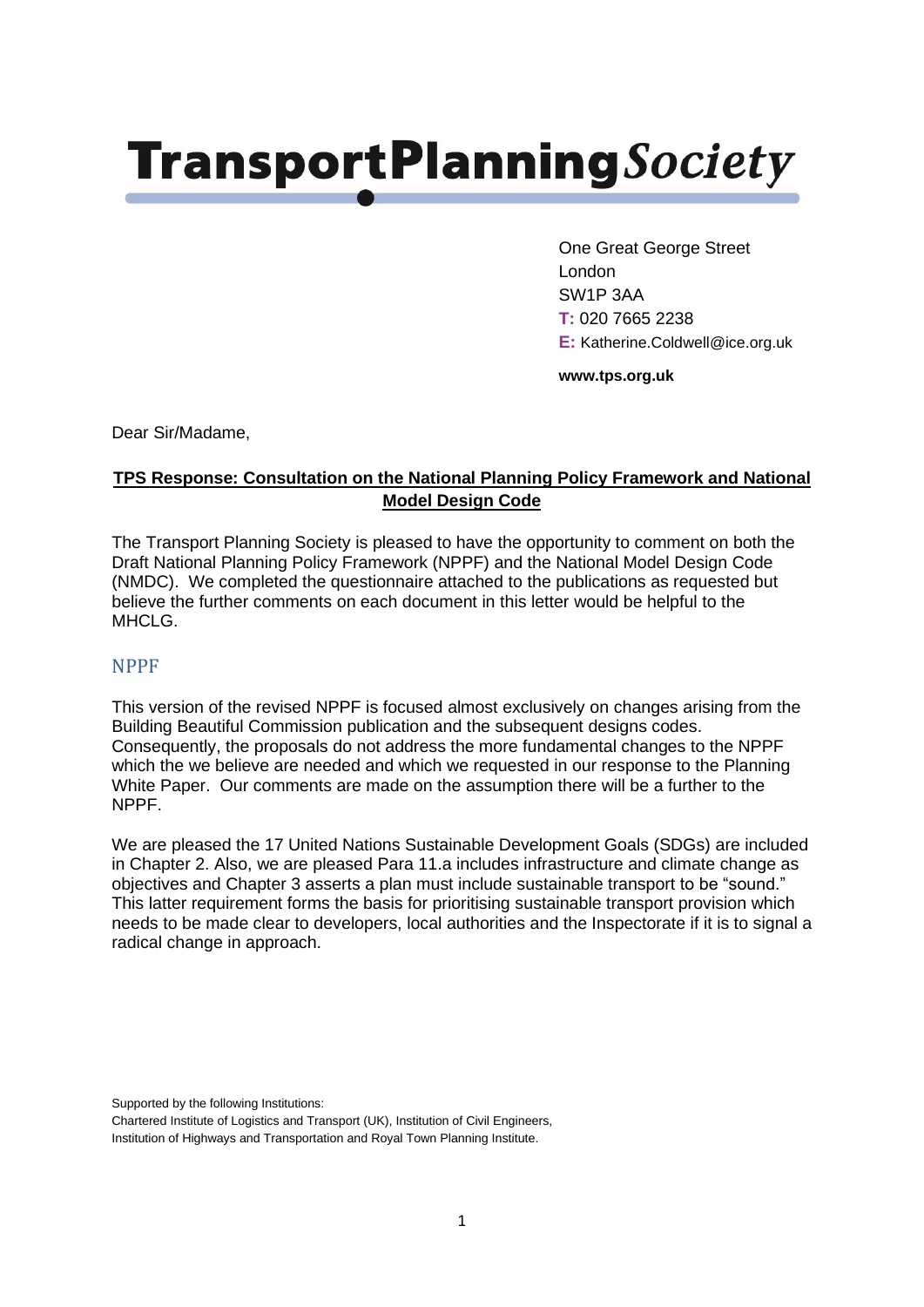Para 11 changes from: "….plans should positively seek opportunities to meet the development needs of their area, and be sufficiently flexible to adapt to rapid change" to "…all plans should **promote a sustainable pattern of development** that seeks to: meet the development needs of their area; align growth and infrastructure; improve the environment; **mitigate climate change** (including by making effective use of land in urban areas) and adapt to its effects." We support this change but would like the emphasis to be included.

This provides a key opportunity to ensure the integration of planning and transport as a sustainable pattern of development that mitigates climate change, in line with the Government's Net Zero policy. However, we believe this focus could be improved by tightening this important paragraph up further by:

- Substitute 'promote' to '**actively achieve**' or something stronger.
- Ensure '**mitigate**' is understood perhaps with a footnote to explicitly link this to the Government's Net Zero policy, Paris Agreement and so on. The RTPI believes the latter implies most local authorities should reduce emissions by 12-14% per year).
- Change to "sustainable pattern **and form** of development."

There are major changes proposed to Chapter 9 on promoting sustainable transport because the wording is not only weak, but also inconsistent with the strong line in Para 11 which we believe must be tightened up (as we said in the 2018 NPPF consultation). Failing that, we believe guidance is needed to make clear the requirements for achieving a truly sustainable pattern of development in transport terms, with the same level of detail found in the NMDC, for example. Therefore, we suggest a National Settlement Pattern Code containing key spatial principles and criteria.

We welcome the addition in Para 22 about the need for strategic policies to sit within a longterm vision (minimum 30 years) when they deal with larger-scale new development, like new settlements. However, we believe this requirement of strategic policies should apply regardless of whether an area is pursuing new settlements. Achieving targets around carbon, health and so on requires plans to address the whole area.

In our view, there is more emphasis on beautiful design than getting the basics right. We believe strongly sustainable transport should be viewed as a determinant of development, rather than buried within other considerations which may receive greater weight in practice.

Additionally, we believe strongly the NPPF must include reference to the key elements of available good practice advice to ensure it is both known about and utilised. This statement is made in the context of some poor practice in both the public and private sector. For example, where the out of date DB32 is used instead of the Manual for Streets (MFS).

In addition to the strategic comments above, our detailed comments are:

• Para 11.b – The draft still does not make clear the presumption in favour of sustainable development must include accessible locations. In 11.b.ii '… adverse impacts … would significantly and demonstrably outweigh the benefits' could include the legacy of car-dependency. Arguably this is implied in 11.a as an element of mitigating climate change. However, we believe mitigating climate change should be made explicit.

Supported by the following Institutions:

Chartered Institute of Logistics and Transport (UK), Institution of Civil Engineers,

Institution of Highways and Transportation and Royal Town Planning Institute.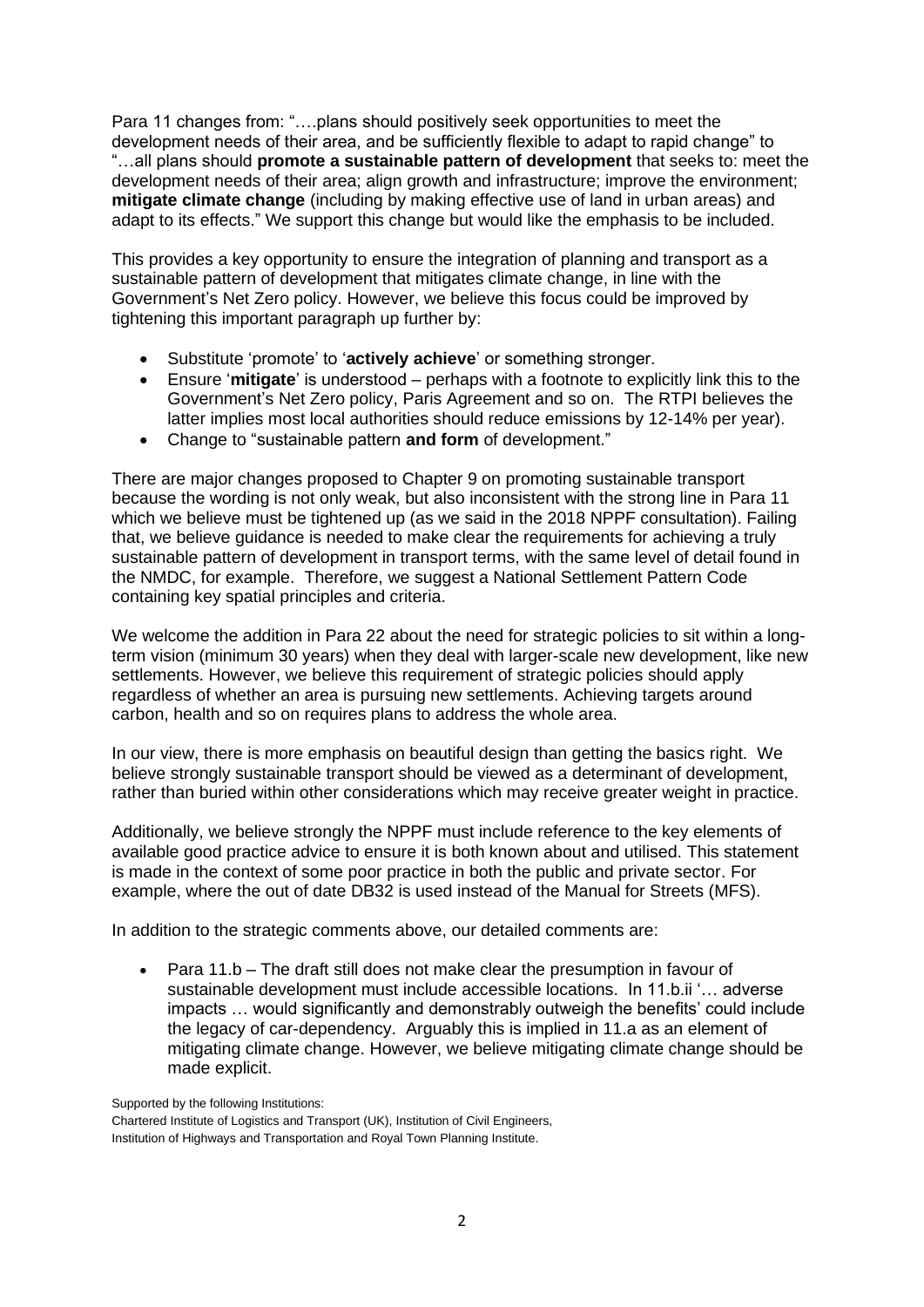- Para 12 and 17 et seq. There is reasonable text about local planning authority decisions, but nothing about highway authority views or the role of highway/strategic transport authorities. These bodies need to be referenced clearly if they are not the also the local authority. There should be clear links between proposals for development and both local transport plans and local plans.
- Para 20 Transport is not just about infrastructure. Mention should be made of active and sustainable transport services, such as walking routes, cycling routes and bus services, which are non-infrastructure but extremely important.
- Para 27 Statements of Common Ground are often very limited because there may not be much common ground. Accompanying the Statements of Common Ground should be a Duty to Co-operate to ensure the difficult issues are addressed.
- Paras 35 and 109. $c t$  be consistent with national policy, the focus should shift from road building to promoting sustainable means of access if we are to deliver net zero.
- Para 73 The addition of 'a genuine choice of transport modes' is correct, but could be interpreted in several ways. We suggest the wording '**sustainable transport modes**.' Para 73.c is an improvement on the previous version, but could both be more explicit and not be restricted "larger scale" only.
- Para 84 talks of local facilities, but does not mention other vital services, such as local buses.
- Para 88 mentions 'accessible sites' without being clear what this means. It could mean good access for cars, but would be better if it referred explicitly to active and sustainable modes.
- Para 92 Mention is made of 'encouraging' walking and cycling, but we suggest this should be stronger to require the design '**to enable and encourage**' walking and cycling. This assumes the infrastructure is in the correct place.
- Para 105.d could mention not only walking and cycling networks, but also proper facilities for bus services. Provision for buses might be important to the design of the development, such as ensuring appropriate road width, limiting on-street parking and integrating bus stops with the walking network. Although this is hinted at in Para 111, we believe the 'encourage public transport use' should be strengthened to be '**prioritising public transport access**.' All the text needs to be strengthened around both prioritising sustainable transport and ensuring the correct location if the Government objectives are to be delivered. This chapter still includes references to "severe" impact of traffic which undermines much of what the Government is seeking to do.
- Chapter 12 this needs to ensure neighbourhood plans have a role in the provision of active and sustainable transport modes.
- Chapter 14 the only change relates to flooding in the context of climate change. There should be reference to decarbonisation also.

## National Model Design Code

In general, the NMDC is very good aside from the aspect of sustainable transport. In this area, we need more ambitious codes for cycling, parking, low traffic neighbourhood and so on.

Supported by the following Institutions:

Chartered Institute of Logistics and Transport (UK), Institution of Civil Engineers,

Institution of Highways and Transportation and Royal Town Planning Institute.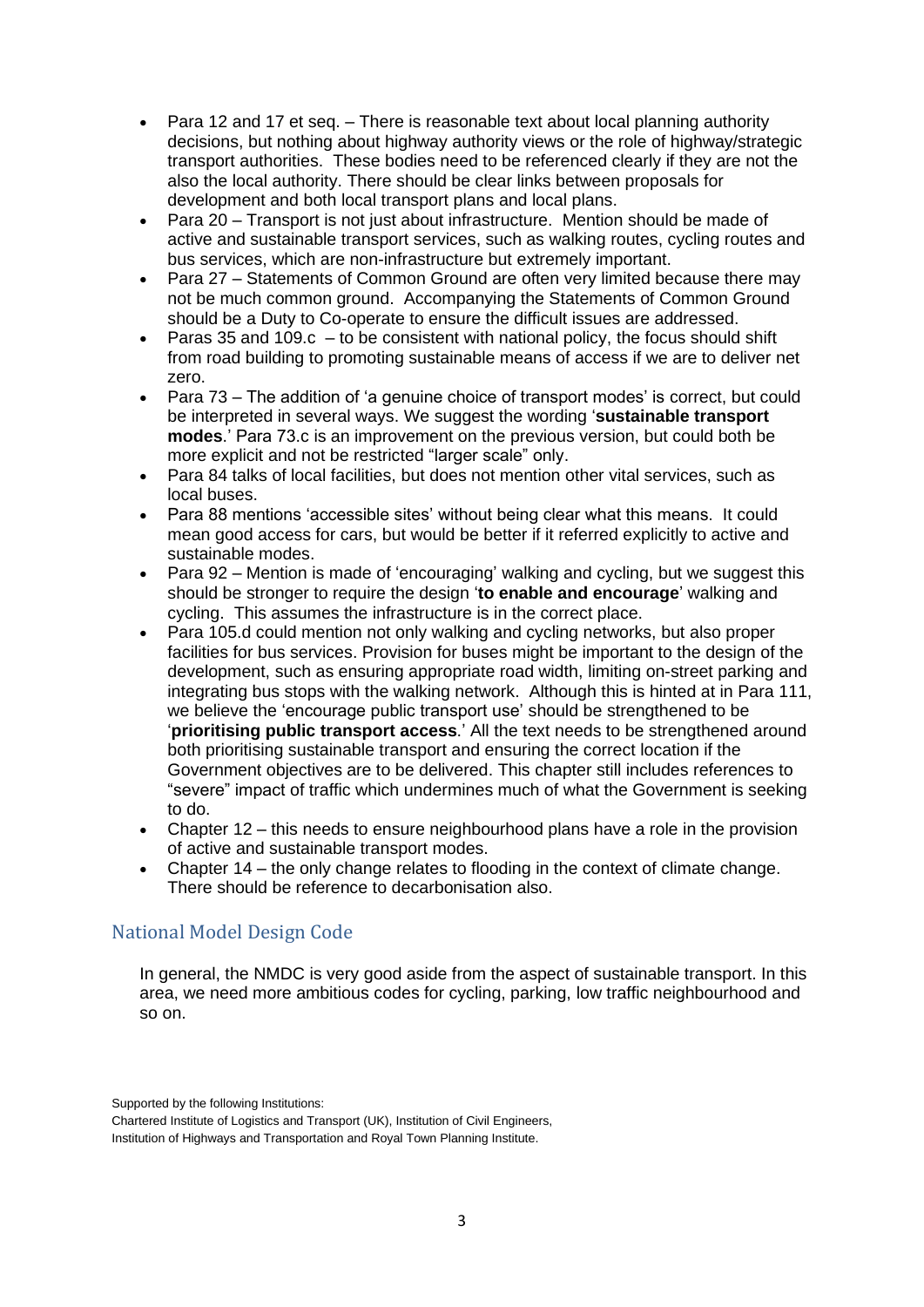The proposed permitted development expansion is 'permissive' which undermines completely the NMDC's positive comments about mixed use. Improving the take up of the MFS seems key and should be obligatory. The MFS 3 (particularly street types) and new guidance, including LTN 1/20, should have a close link to the NMDC. The MFS may need to be a bit more prescriptive to ensure it replaces the DMRB, DB32 and so on.

Some developers choose the path of least resistance and in many cases, revert to the less suitable DMRB rather than the MFS. Such practices should be actively prevented, with a focus on designing better now. This implies a wider reform of the various guidance documents is required to ensure the standards are not only used by everyone, but also are consistent with each other.

Within this theme, the role of the car and car parking is crucial. The NMDC focuses on car parking, while key issues such as cycle parking, electric vehicle charging and so on are discussed only in footnotes. Parking is still treated as vital to the success of a development, rather than sustainability and 'beauty'. The infrastructure should be flexible to accommodate future uses as change is most likely. Potentially there could be an obligation to ensure any space allocated for car parking can be repurposed in future should demand fall.

Density is an important aspect of future design which is missing from the NMDC. The aim should be to ensure a minimum density to make public transport feasible. Part of the challenge here is local authorities have no control over which plans are brought forward by developers. However, each authority can zone land as it wishes and use its Local Plan, which is there to give future guidance to developers, to mandate density. Therefore, a key component of the Local Plan should be where can and cannot be developed. The NMDC is light on active transport infrastructure and does not appear to account properly for developments in large cities where buildings may be taller than six floors.

We believe the NMDC misses a number of key issues, such as climate change and net zero, whole life carbon in construction, use and maintenance and broader environmental impacts. Addressing these key issues holistically is essential to deliver the Government objectives and targets.

There is going to be a considerable challenge in terms of responsibility for implementing the NMDC, particularly around resources, capacity and capability. Local authority funding has been stretched for the last decade and this streamlining of the planning system is coming at a time of limited resources and additional pressures. There is a widespread view that funding is barely adequate to cover the statutory duties. The challenge of integrating the NMDC will be exacerbated across multi-tier authorities. Sub-regional or regional integration is important to ensure the NMDC is applied in a consistent way. Concern has been expressed that Local Plans may be potentially delayed due to lack of adoption of a NMDC.

Another key consideration is whole life costs and the LPA's ability to maintain developments across their design life. Some authorities require developers to fund the design code or the delivery of its aims, but it would soon become difficult to manage this at scale.

Supported by the following Institutions:

Chartered Institute of Logistics and Transport (UK), Institution of Civil Engineers, Institution of Highways and Transportation and Royal Town Planning Institute.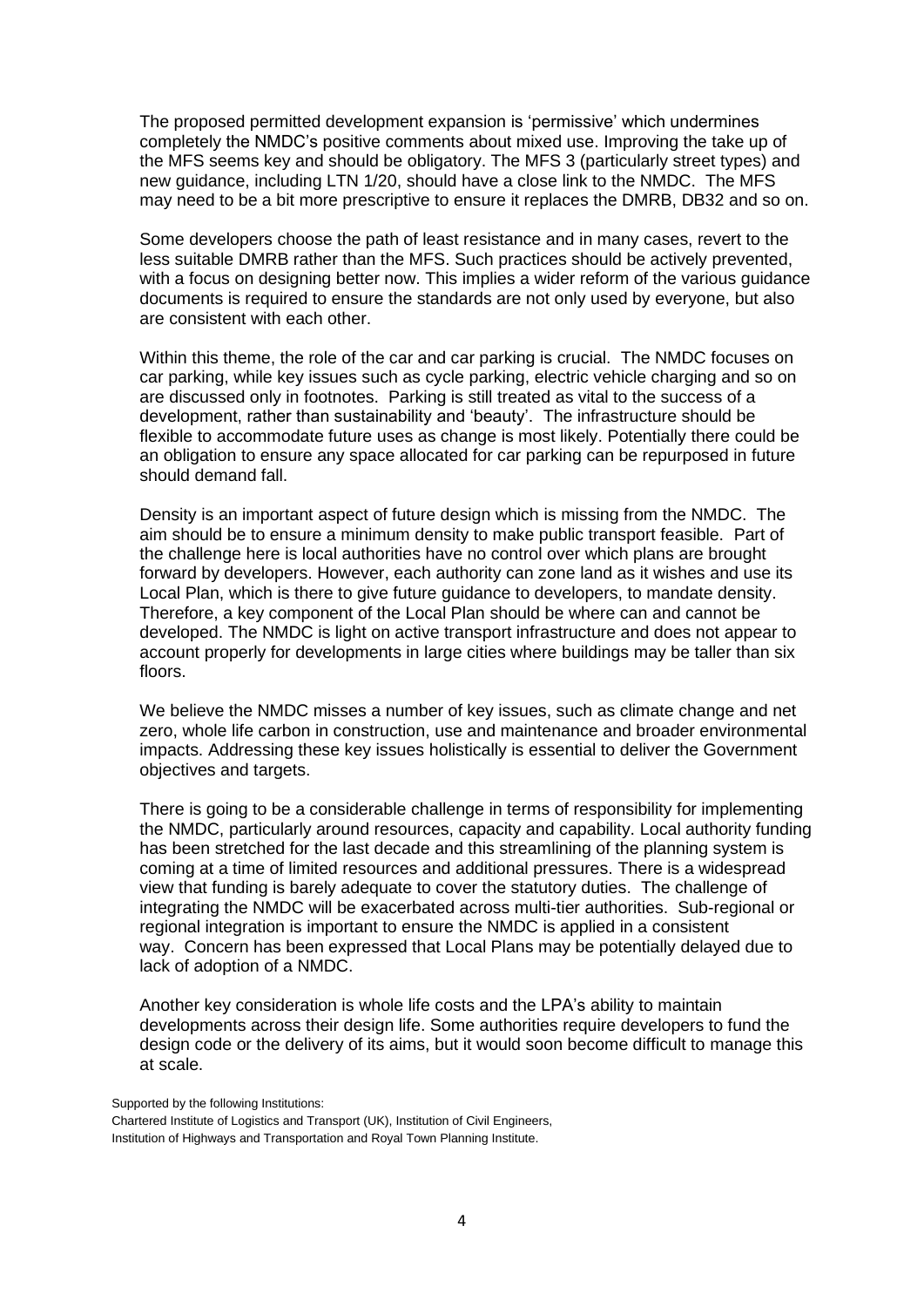There is also the need to ensure a street works as well on day 101 (or 10,001) as at day one: this comes down to maintenance which is increasingly underfunded, hence some authorities not requiring footpaths as they cannot afford to be maintained. "Beauty" can cost, particularly features which require regular ongoing maintenance, such as planting as part of SUDS and street trees more generally. The ability for authorities to secure the very best finish in terms of materials can not only be difficult in the face of strong push back from developers, particularly on grounds of viability, but also conflict with, for example, affordable housing levels.

Consideration of how commuted maintenance sums are calculated and treated by authorities internally needs to be considered. This funding could be ring-fenced in a stronger way to ensure it was used to meet the development's whole life costs. For larger developments, it may be appropriate to consider the role of more innovative approaches, such as endowments, which provide an ongoing revenue stream for maintenance of infrastructure or services, such as subsidised bus services. Sometimes, private sites are not well maintained and problems arise when the council is expected to fix issues which arise on land it does not own or control.

Significant resources are needed to deliver the design code. For example, the trial authorities required £50k each. Beyond funding, resources to build capacity in the planning authority are needed. One example is to ensure good quality training courses are available to council staff. The resources required for meaningful community engagement could be considerable, particularly with multiple district authorities within a county. It will be important to ensure the local design code does not become a form of a 'NIMBY Charter,' leading to nice areas improving and poorer areas, or those where residents and stakeholders engage less, becoming less attractive.

Detailed comments:

- Para 9 this is a good reference to contribution to net zero by 2050, but it may need to be brought forward as Government policy evolves.
- Para 11 there is a clear reference to street patterns, but we question if this enough and clear enough.
- We are pleased to see movement is one of the key elements listed in NMDC. Also, we support the aim to engage with communities early when preparing local design guide/codes – the TPS and the [Royal College of Art](https://www.rca.ac.uk/research-innovation/projects/our-future-towns-community-placemaking-and-transport-planning/) are working on a project of relevance to this.
- We are pleased the NMDC includes a reference to the MFS, but believe this should be in the NPPF.
- Para 21 We are pleased a Vision and consultation is required.
- Para 26/27 it is good that movement pattern is an essential component of the NMDC and the movement strategy is to be included. However, it is weakened by "where appropriate" and we suggest this qualifier is removed. We support inclusion of an access/street hierarchy and believe this should use the best practice form, such as the TfL format.
- Para 28 it is good that there is a reference to street network/public transport routes for large developments. However, we believe this should be extended to all developments. Also, reference should be made to active and sustainable transport modes.

Supported by the following Institutions:

Chartered Institute of Logistics and Transport (UK), Institution of Civil Engineers,

Institution of Highways and Transportation and Royal Town Planning Institute.